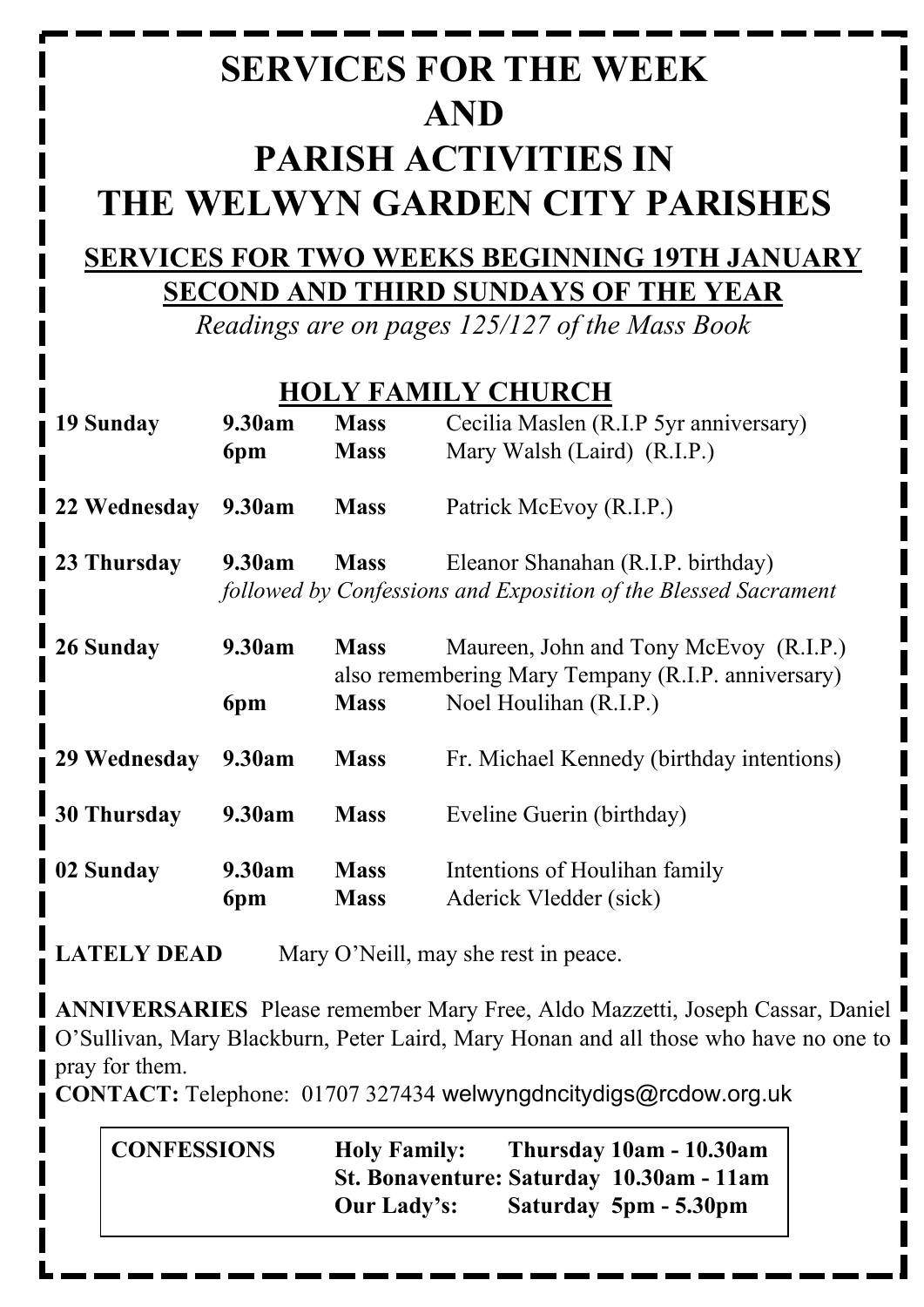### **SERVICES FOR TWO WEEKS BEGINNING 19TH JANUARY ST. BONAVENTURE'S**

| 19 Sunday         | 8am<br>10.30am               | <b>Mass</b><br><b>Mass</b> | Thanksgiving for recovery<br>John Brennen (R.I.P.) |  |
|-------------------|------------------------------|----------------------------|----------------------------------------------------|--|
| 21 Tuesday        | $9.15$ am                    | Morning Prayer             |                                                    |  |
|                   | 9.30am                       | <b>Mass</b>                | Christine O'Brien (intentions)                     |  |
| 24 Friday         | 9.30am                       | <b>Mass</b>                | William and Winifred Staples (R.I.P.)              |  |
| 25 Saturday       | 10am                         | <b>Mass</b>                | Intentions of Pauline and Sean                     |  |
|                   | 10.30 am - 11 am Confessions |                            |                                                    |  |
| 26 Sunday         | 8am                          | <b>Mass</b>                | Brian Hall (R.I.P. Birthday)                       |  |
|                   | 10.30am                      | <b>Mass</b>                | Maddelena and Giacomi Zago (R.I.P.)                |  |
| <b>28 Tuesday</b> | $9.15$ am                    | Morning Prayer             |                                                    |  |
|                   | 9.30am                       | <b>Mass</b>                | John Brennen (R.I.P.)                              |  |
| 31 Friday         | 9.30am                       | <b>Mass</b>                | Elidio (R.I.P. anniversary)                        |  |
| 01 Saturday       | 10am                         | <b>Mass</b>                | Margaret and John Brophy (R.I.P.)                  |  |
|                   |                              | 10.30am - 11am Confessions |                                                    |  |
| 02 Sunday         | 8am                          | <b>Mass</b>                | Thanksgiving for recvovery                         |  |
|                   | 10.30am                      | <b>Mass</b>                | Maureen Philip R.I.P.)                             |  |

**ANNIVERSARIES** Please remember Richard Morrissey, Paddy Daly, Richard Devlin, John Doyle, Teresa Cockram and all those who have no one to pray for them.

**THANK YOU:** Thank you for your offerings for the weekend of 22 December amounting to **£709.95;** £400.50 Planned Giving Envelopes, Loose Plate £309.45, for 29 December amounting to **£581.69;** £347.45 Planned Giving Envelopes, Loose Plate £234.24, for 5th January amounting to **£592.04;** £343.00 Planned Giving Envelopes, Loose Plate £249.04, and for 12th January amounting to **£607.96;** £306.10 Planned Giving Envelopes, Loose Plate £301.86. Christmas offerings came to £1451.26. We are grateful for all your generous donations.

. **CONTACT:** Telephone: 01707 322579 parishsec@stbonaventure.org.uk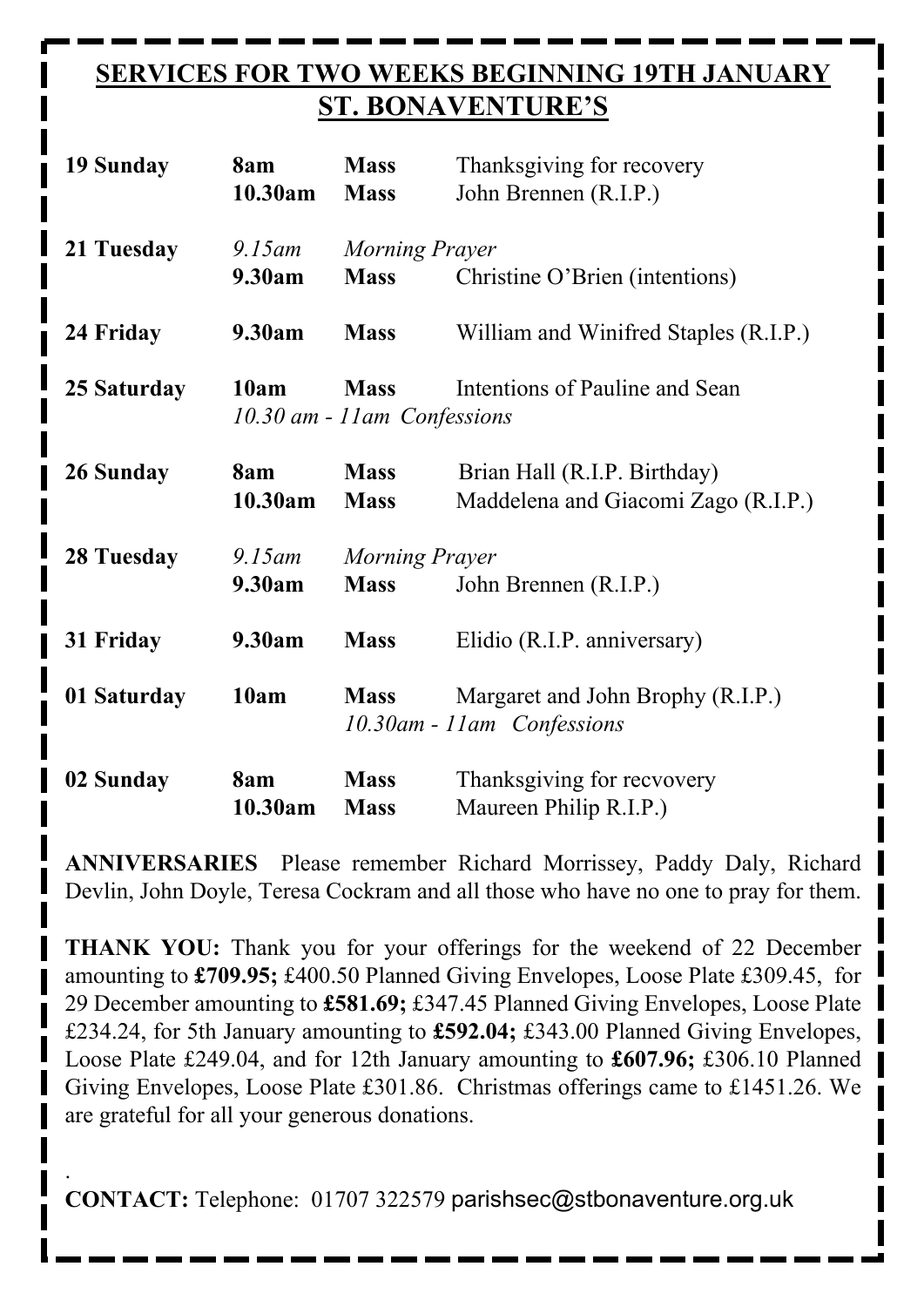#### **SERVICES FOR TWO WEEKS BEGINNING 18TH JANUARY OUR LADY, QUEEN OF APOSTLES**

| 18 Saturday<br><b>19 Sunday</b> | 6pm<br>11.30am  | <b>Mass</b><br><b>Mass</b>               | Deborah Martin (R.I.P.)<br>Ini Ebong and Uwana Ekpatts (intentions)                     |
|---------------------------------|-----------------|------------------------------------------|-----------------------------------------------------------------------------------------|
| 20 Monday                       | 9.30am          | <b>Mass</b>                              | Alice and Joe Phelan (R.I.P.)                                                           |
| 21 Tuesday                      | 7 <sub>pm</sub> | <b>Mass</b><br>followed by Novena Prayer | Marie Frewan (intentions)                                                               |
| 24 Friday                       | 7pm             | <b>Mass</b>                              | Bridget O'Neill (intentions)                                                            |
| 25 Saturday                     | 6pm             | <b>Mass</b>                              | <b>5pm - 5.30pm</b> Sacrament of Reconciliation (Confession)<br>Deborah Martin (R.I.P.) |
| 26 Sunday                       | 11.30am         | <b>Mass</b>                              | Donal Gleeson (R.I.P.)                                                                  |
| 27 Monday                       | 9.30am          | <b>Mass</b>                              | Noleen Foley (R.I.P.)                                                                   |
| 28 Tuesday                      | 7pm             | <b>Mass</b><br>followed by Novena Prayer | Paddy O'Reilly (R.I.P.)                                                                 |
| <b>30 Thursday</b>              | 9.30am          | <b>Funeral Mass</b>                      | Mary Timpson R.I.P.                                                                     |
| 31 Friday                       | 7pm             | <b>Mass</b>                              | Jimmy Gilmartin (R.I.P.)                                                                |
| 01 Saturday                     | 6pm             | <b>Mass</b>                              | <b>5pm -5.30pm</b> Sacrament of Reconciliation (Confession)<br>Deborah Martin (R.I.P.)  |
| 02 Sunday                       | 11.30am         | <b>Mass</b>                              | Ini Ebong and Uwana Ekpatts (intentions)                                                |

Thank you for your offerings for the weekend of 21/22 December amounting to **£571.16;** £257.50 Planned Giving Envelopes, Loose Plate £313.66, for 28/29 December amounting to **£509.40;** £336.02 Planned Giving Envelopes, Loose Plate £173.38, for 4/5th January amounting to **£652.50;** £262.00 Planned Giving Envelopes, Loose Plate £390.50, and for 11/12th January amounting to **£486.72;** £157.86 Planned Giving Envelopes, Loose Plate £328.86. Christmas offerings came to £1903.19. We are grateful for all your generous donations.

**CONTACT:** Telephone:01707 323234 welwyngdncityeast@rcdow.org.uk